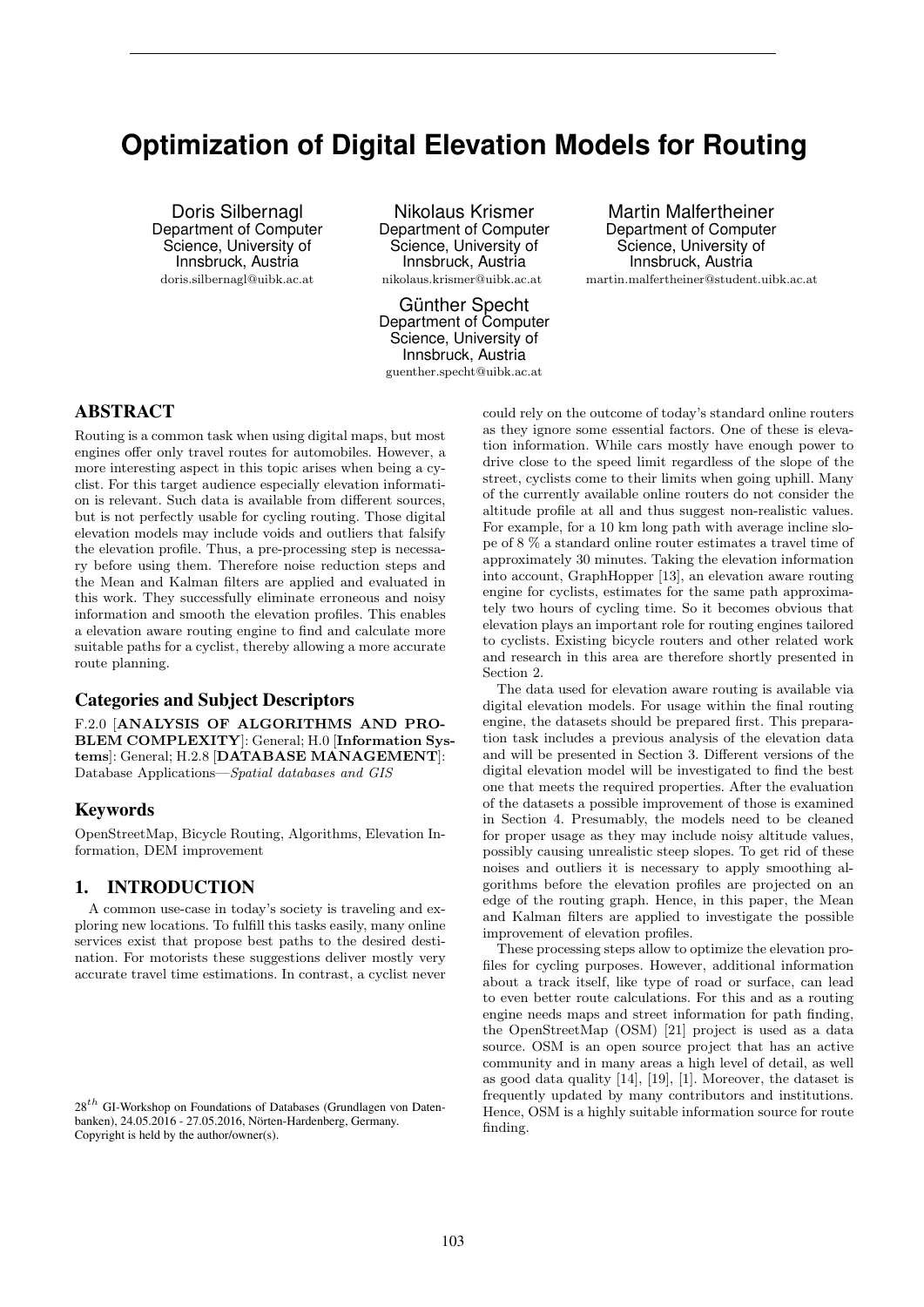Especially when it comes to routing for cyclists, OSM provides the necessary additional data about a path which is stored via tags. Tags can deliver track information like high and low traffic roads, paved and unpaved tracks, paths and ways and many more. As all these different conditions matter, as well as the type of bicycle or the physiology of the cyclist himself, a user profile aware routing system is sensible. This system should include as much reasonable information as possible to propose appropriate paths for each individual and estimate very accurate travel times. It even may learn from a users cycling history and thus becomes capable for profile aware routing. It is described in [16]. In the end, the resulting routing engine can deal with (all kinds of) cyclists, makes use of user profiles and especially includes smooth and homogeneous elevation profiles, unlike other routers which only have specific graphs for motorists.

# 2. RELATED WORK

For routing many commercial and open source systems exist. When it comes to route engines for bicycles, the list of available systems is shortened drastically. Examples for regional bicycle routers are Cyclopath (USA) [9] and cycle.travel (UK) [8]. Other bicycle maps exist, e.g. bikemap [2], biketastic [24] or the regional "Radlkarte Salzburg"[17]. However, these are no routing engines that allow an individual search for paths from point A to B, but present predefined, static routes that are entered by users or include official routes (thematic routes with POIs) by touristic centers. Some tools for route creation or planing can also be found, especially of the producers of GPS trackers, like Garmin with its bikeroutetoaster [3], but do not make use of routing algorithms, too. Opencyclemap [20] is also a map tailored to cyclists and displays available routes in almost any region of the world, however without the possibility of explicit route finding and elevation data for the paths. Another bicycle router that even regards elevation data is cycleroute [7]. However, this tool is solely build on Google Maps and its API and is currently out of service. Moreover, no documentation could be found that describes the functioning of the tool.

In numerous of the open source products, also in the ones listed above, OpenStreetMap is often deployed as a base map for routing. Well-known routers explicitly using OSM data are OSRM [23], MapQuest [18], GraphHopper[13], BRouter [4], just to name a few. These routing engines share a vast amount of similar characteristics, but most of them have their focus on car routing and less on bicycle routing[22]. Limiting these representatives to elevation aware routing, the only two left are GraphHopper and BRouter[4]. However, the elevation information needed by these routers often lacks in OSM. Therefore, other sources become relevant.

Digital elevation models are such an alternative source for elevation information and thus form important datasets for many different research areas. Regarding the quality of these datasets, Rexer et al. [25] compared the accuracy of the global freely available models, such as Advanced Spaceborne Thermal Emission Reflectometer DEM (ASTER GDEM2) and the two DEMs based on the Shuttle Radar Topography Mission (SRTM). The investigation shows that the two SRTM datasets have a higher accuracy and thus will be discussed in the upcoming sections.

# 3. DIGITAL ELEVATION MODELS

In order to calculate the optimum path for a cyclist, many aspects have to be taken into account. Next to criteria such as way type, way surface, etc., elevation data becomes the most significant one. The first elements can be retrieved from OSM, presuming these tags are filled with values. Elevation information is basically also available in OSM through a tag that can be set on all types of OSM elements. However, currently it is rarely used: only 2.6 million elements out of possible 3.6 billion elements (of those only 1.3 billion are tagged) include this tag. According to the taginfo website [27], a statistical site that analyzes OSM tags, this is only 0.07% usage in total (statistic from 24/03/2016). So it is obvious that although OSM offers this information, it is practically not reliable that it is available for every region. So, other data sources that may deliver a more accurate and global dataset become relevant, such as SRTM. Therefore, in this paper some digital elevation models (DEM) are presented and examined.

There exist many accurate digital elevation models with very low error rates, but they are usually only available for small areas, e.g. DEM data of South Tyrol. Other globally available solutions like the dataset of the WorldDEM (TM) of the Airbus defense and space organization have a high accuracy, but are only available for a fee<sup>1</sup>. Open source projects like GraphHopper and BRouter therefore use the data from Shuttle Radar Topography Mission (SRTM) or the CGIAR [6] datasets to feed their graphs with elevation information. These datasets are presented in the following sections.

#### 3.1 SRTM

The Shuttle Radar Topography Mission (SRTM) mission was a joint operation between the NASA, the National Geospatial-Intelligence Agency (NGA) and the German and Italian Space Agencies. Approximately 80 % of the worlds land surface was scanned during the first flight in year 2000 and at least 94.59% twice from different angles. After processing the radar information, the organizations exposed the first near global-elevation dataset. This first version, however, is quite noisy and has missing data. The reasons for this can be heavy shadows and water reflections. So refinement work was initiated which reduced spikes and wells, leveled water and defined coastlines.

Originally the dataset SRTM1 contained one arc-sec (approx. 30 meters) times one arc-sec resolution data only for the US. For the rest of the world SRTM3 exists which has three arc-sec times three arc-sec (approx. 90 meters) resolution. The resolutions are indicated in the number extension of the SRTM name (1 and 3). However, the SRTM dataset still has many voids, making it not well usable for routing in any area. This issue is addressed in the third version of the SRTM dataset. The NGA filled the voids using interpolation algorithms and thus produced the SRTM version 3. Again, the resolution of this void filled dataset is currently globally available in three arc-seconds and called SRTM3 v3. Only for some regions, including the US, the 30 meters dataset is released, called SRTM1 v3, but will be available for more regions in the future.

But SRTM is not the only nearly globally available DEM and therefore the following section will introduce the CGIAR dataset.

 $1$ http://www.geo-airbusds.com/worlddem/,  $29.07.2015$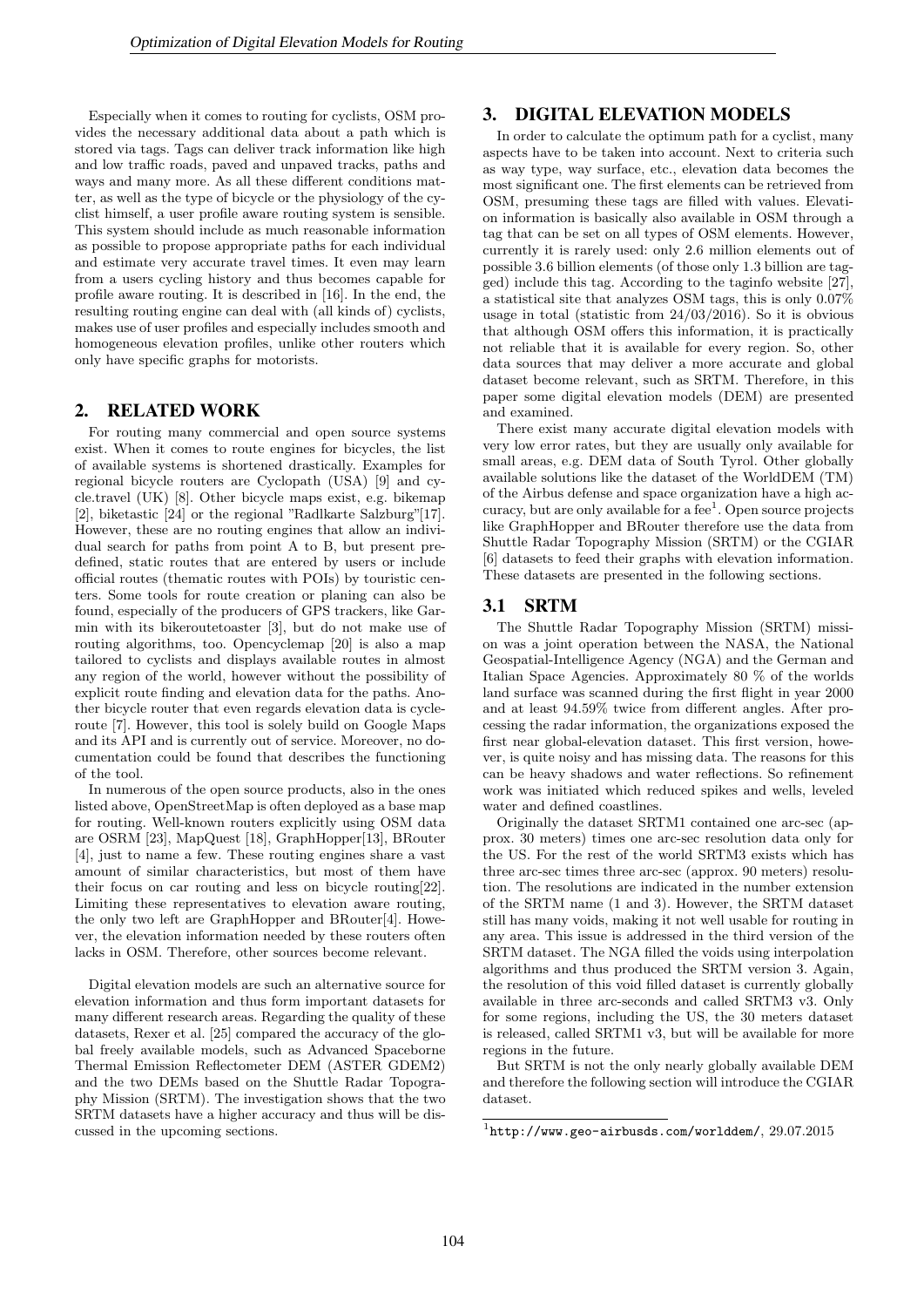

Figure 1: DEM comparison

#### 3.2 CGIAR

The Consultative Group for International Agriculture Research CGIAR provides a void-filled dataset of the SRTM3 v2 for 90 meters resolution quality. The resolution stayed the same as the SRTM3s one: three arc-sec times three arcsec. However, CGIAR additionally used external resources to fill the voids and also transformed the data into the widely adapted filetype GeoTiff [11] and simple ASCII, which is supported by many GIS tools out of the box. According to Goronkhovich et.al. [12] the absolute vertical accuracy of the newly compiled dataset is four times higher in the investigated areas than the value of 16m presented in the original SRTM requirement specification. This is because CGIAR takes slope and aspect values into account, which considerably improved the accuracy of the CGIAR DEM product for terrain with slope values greater than 10 degrees.

Although this DEM is already quite good, more detailed ones are available for specific regions. Thus, in the following paragraph, the South Tyrol DEM is presented.

#### 3.3 South Tyrol DEM

In contrast to the datasets presented before, a regional elevation model is more precise. Thanks to the government of South Tyrol (Autonome Provinz Bozen – Amt für überörtliche Raumordnung [26]) very accurate elevation information for the small province in the north of Italy can be accessed.

The data was gained with the help of laser scanners and covers the entire area of the province of South Tyrol. It has a resolution of 2.5 meters times 2.5 meters and an absolute vertical error of 40 cm below 2.000 MASL (Meters Above Sea Level) and 55 cm above 2.000 MASL. The high resolution and accuracy make this product suitable for the ground truth source.

Having discussed three DEMs, a short comparison should allow an overview of the quality of those datasets. The following section includes an evaluation of the models.

# 4. DEM EVALUATION AND IMPROVEMENT

Regarding routing for a cyclist it is more interesting to evaluate how well the datasets perform when they are mapped to the street network. This section will show an evaluation based on the South Tyrol ground truth.

The absolute vertical error of post-processed SRTMs (voidfilled SRTM1 v3 and SRTM3 v2.1) and CGIAR with respect to the South Tyrol as ground truth DEM is observed. The experiment calculates the corresponding RMSE (Root Mean Squared Error) for each nearly globally available dataset. RMSE is a commonly used to measure the accuracy of values in different models. In geo-information systems, RMSE is "a measure of the difference between location that are known and locations that have been interpolated or digitized"[10]. This means, by comparing particular predicted values to actual values, it is possible to match the function curves of the models and thus the average deviation. The higher the RMSE factor is, the worse is the adaption of the model. Compared to the similar MEA (Mean Absolute Error), the RMSE amplifies and punishes large errors and thus is more applicable in the present case.

For the evaluation, seven different tracks were recorded with a GARMIN<sup>TM</sup>Oregon 550t GPS tracker during bicycle trips. The tracks cover different environments such as valley, plateau or mountain. Figure 1 is an example of a recorded track in an alpine plateau ("Ritsch-Kompatsch"). The y-axis shows the meters above sea level, the x-axis the distance cycled in meters. Here the visual comparison of the available DEMs to the recorded GPS track are of interest. Looking at the regional SouthTyrol DEM (dark grey line with points), it can be seen that its shape is quite similar to the one of the GPS recorded elevation (black line on bottom). The discrepancy of about 20 meters from the GPS record to the other profiles is due to the barometric altimeter in the device. Comparing the GPS record to the globally available DEMs, it can be clearly stated that SRTM1 v3 (blue line with rectangles) matches best with the GPS track. CGIAR (light grey line with triangles), however, performs worst for this specific track.

Table 1 strengthens the previously made observations. With the South Tyrol DEM being the ground truth, the SRTM1 v3 DEM outperforms the other two datasets on each track. The RMSE for each evaluated track is the lowest for SRTM1 v3. The differences in the RMSE for the ways in one direction and backwards are due to the different point records of the GPS device, thus influencing the whole calcu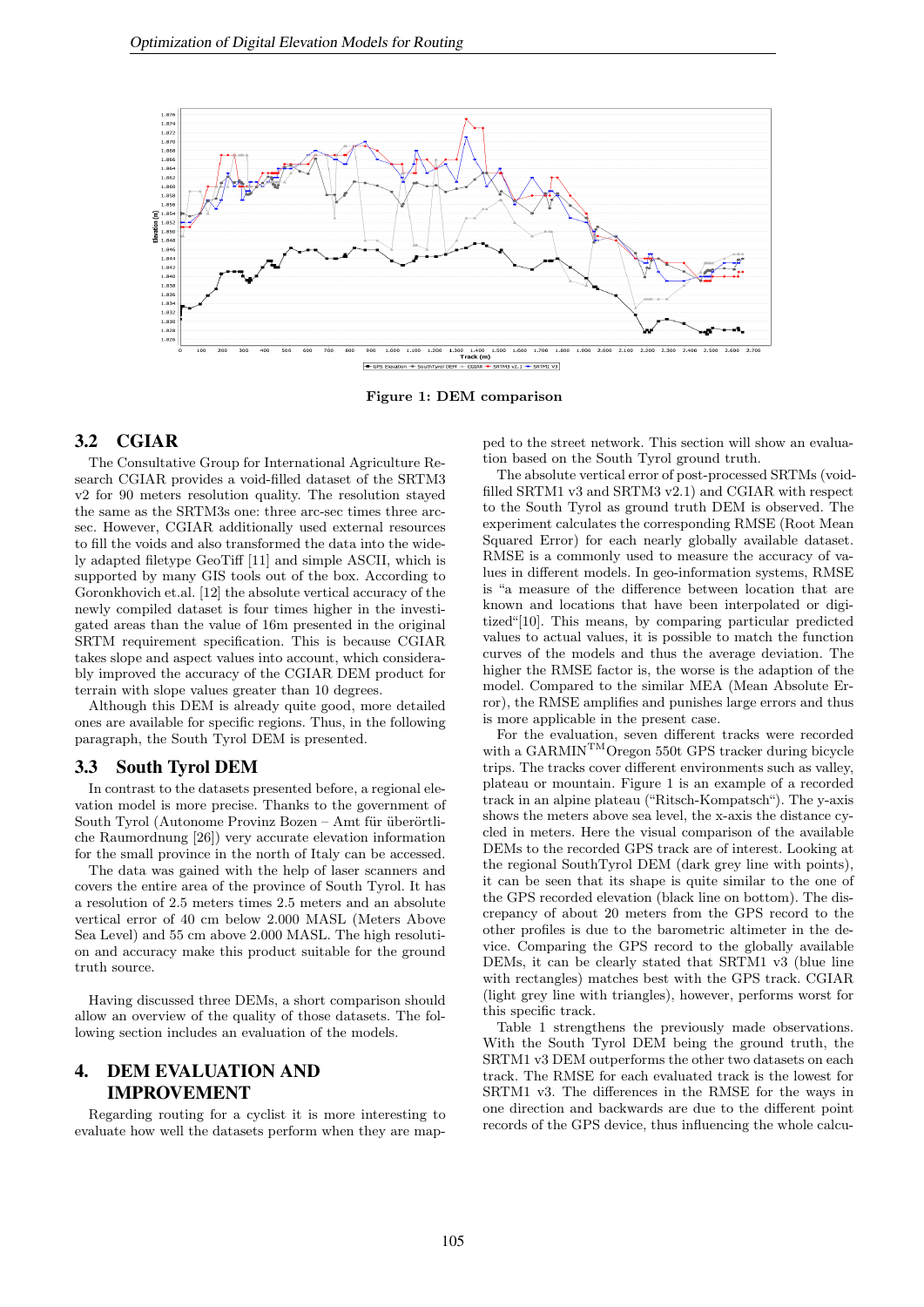lation. As SRTM1 v3 delivers the best result, this elevation model is used to feed the routing graph with elevation information. Although the results are already very promising, Section 4.2 shows with which algorithms the quality of a tracks elevation profile can be further improved.

Table 1: RMSE in meters for each evaluated track

| Track              | <b>SRTM3</b> | CGIAR | <b>SRTM1</b> |
|--------------------|--------------|-------|--------------|
|                    | v2.1         |       | v3           |
| Brixen - Klausen   | 6.30         | 12.64 | 3.93         |
| Klausen - Brixen   | 6.18         | 11.77 | 4.13         |
| Konstantin - Seis  | 9.09         | 8.28  | 8.28         |
| Seis - Konstantin  | 8.73         | 8.04  | 6.95         |
| Ritsch - Kompatsch | 4.50         | 6.87  | 3.73         |
| Kastelruth - Seis  | 5.83         | 9.05  | 4.36         |
| Seis - Kastelruth  | 5.99         | 8.18  | 4.00         |

The digital elevation models have already undergone several post-processing steps, but peaks and troughs are still present in the elevation profile. Therefore, in the remaining part of this section algorithms for DEM improvement are suggested that should smooth the profile.

### 4.1 DEM noise reduction

The DEM models are stored as rasterized data where each geographic region can be found in a tile of the raster. If the system extracts the elevation value for a specific geographic point, it would normally consider only a single tile. Due to the noisy elevation models it might withdraw a wrong value, that messes up the elevation profile. A simple approach to solve this problem is to not only use the value from a single tile, but also from the enclosing neighbors. Thus, the first goal is to remove noise by considering surrounding tiles on elevation extraction and secondly, to smooth the elevation values once they have been mapped on the way.

GraphHopper has already an implementation of the mean method in place. The algorithm takes the four adjacent tiles and averages the five extracted values. This approach has been extended to support also the neighboring eight tiles and the possibility to define the behavior of the filter with a kernel. The kernel is used to set the weight on each element. This makes it simple to test different combinations.

The second approach was to use a median filter on the eight surrounding tiles and the center tile.

These simple noise reduction algorithms were not able to improve the elevation profile of a way, because the datasets are already averaged. Therefore, another approach will be evaluated, which smooths the elevation profile after the extraction from the original DEM.

#### 4.2 Elevation profile smoothing

Slope is one of the main criteria for cyclists when they choose their route [5]. Thus, a router has to calculate the slope of each part of the path. As the DEM data have hills and valleys and are quite noisy, the elevation profile is often not very accurate and therefore needs to be smoothed. For this operation, two approaches seem to be appropriate: the Mean and the Kalman filter.

#### *4.2.1 Mean filter*

The arithmetic Mean filter is a well known method to smooth datasets. In signal theory it is also referenced as low

pass filter, because it removes high frequencies.

In this particular context the filter is used on a list of points with elevation information. In its simplest form it takes the actual value at position t, adds the value at position t-1 and t+1 and divides by three. The problem of this approach is that it ignores the distance between two points. The frequency of points within a certain distance differs depending on the shape of the street. A straight line needs only few points to be defined, but a curvy street has plenty of points. If the algorithm considers only a fixed number of adjacent points, it might lookup only in the same tile or considers points that should have no influence anymore, because they are too far away. This problem can be solved by selecting only those points, which are within a certain radius. The final version of the implemented Mean filter takes a number that defines the radius in meters and averages over all reachable points.

Table 2 gives a detailed overview of the evaluated tracks where the Mean filter has been applied with 50, 100 and 200 as distance parameter. This parameter defines the smoothness of the curve: a higher distance value causes a higher cutoff rate. The last row in Table 2 includes the average RMSE and it can be seen that the mean filtered elevation profile with distance equal to 50 meters performs best. The difference to the original dataset although is only about a maximum of 30 cm, which is a small improvement.

The smoothing algorithm flattened altitude peaks and lows. This influences the calculation of the slope for each edge in the route. For example, the original dataset has at one point of the route a very steep incline: 10m / 40m \* 100  $\% = 25 \%$  incline. The Mean filter 50m reduced this value to 6m / 40m  $*$  100  $\% = 15\%$  incline.

The observations show that the Mean filter is a great tool to smooth the elevation profile of a track, but the improvement of only 30 cm in absolute vertical accuracy is only marginal. Another well known smoothing algorithm might perform even better and is already frequently used in GPS signal smoothing: the Kalman filter.

#### *4.2.2 Kalman filter*

Knowing that the DEM data of SRTM and CGIAR have noisy data, it becomes necessary to apply a filter that is useful to eliminate such noise. This is why the Kalman filter [15] is chosen as a second approach in this topic. The filter can be used in any system where uncertain information is present and an educated guess is needed to estimate what happens next. Having interpolated data and outliers in the elevation profiles the Kalman filter can help with the prediction of the approximate location of uncertain points in the profile.

For routing purposes it is necessary to adjust the filter to be influenced by the distance between each point of the path. If two points are very distant then the filter should trust the measurement more than the estimation, on the other hand if two points are very close the filter should trust the estimation more than the measurement. The Kalman filter assumes that a cyclist drives in one direction, but the algorithm should also consider that usually a street can be cycled also from the opposite site. The best results have been generated, when applying the filter for both directions and then merging the two smoothed datasets by taking the average. This fact can be observed in Table 2 for tracks that were cycled in both directions.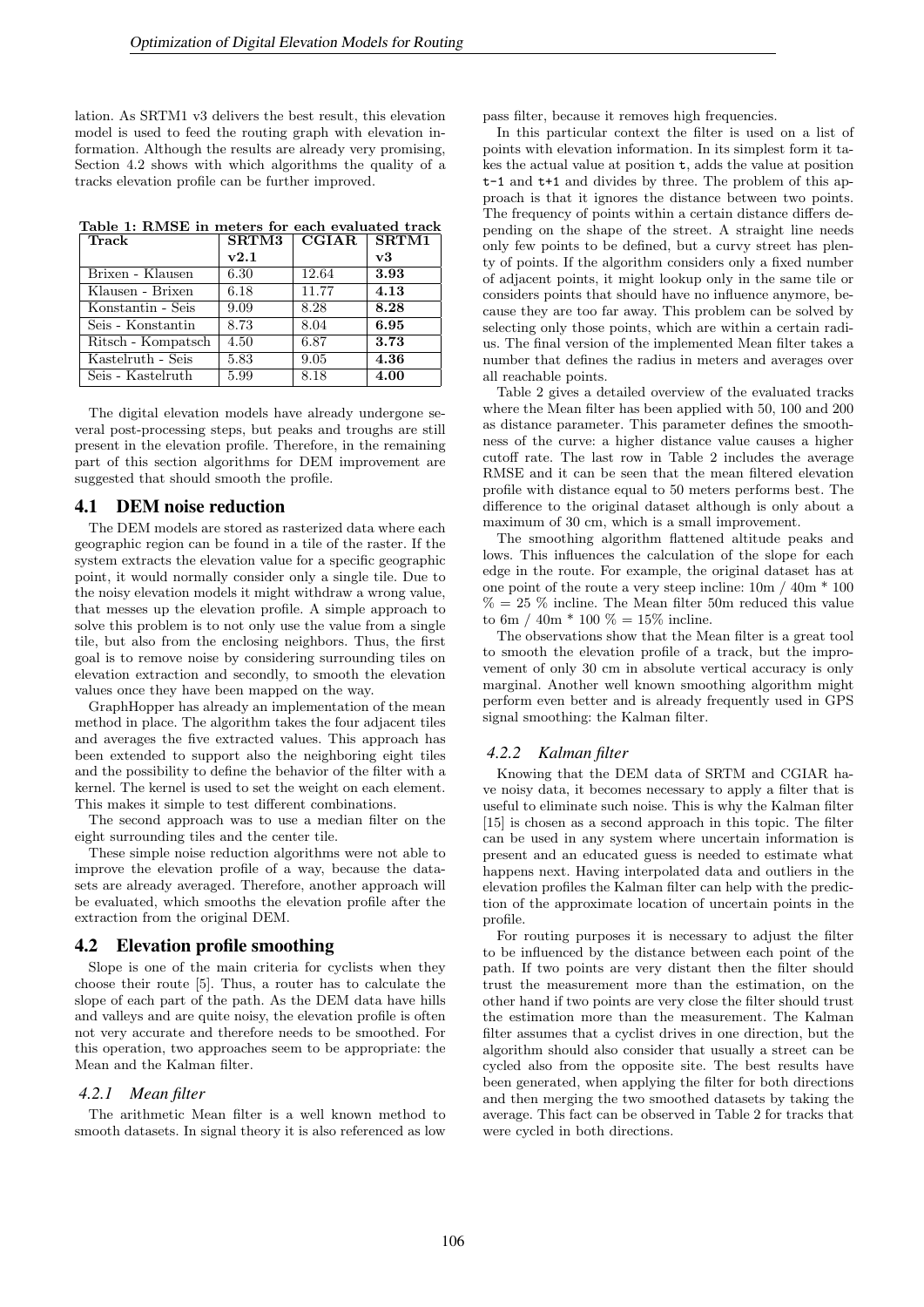| Track                | Original $\parallel$ | Mean 50 | Mean 100 | Mean 200 | Kalman 30 | Kalman 60 | Kalman 90 |
|----------------------|----------------------|---------|----------|----------|-----------|-----------|-----------|
| Brixen – Klausen     | 3.93                 | 3.78    | 3.68     | 3.77     | 3.79      | 3.8       | 3.82      |
| $K$ lausen – Brixen  | 4.13                 | 4.06    | 4.02     | 4.00     | 4.01      | 3.99      | 3.97      |
| $K$ onstantin – Seis | 8.28                 | 8.27    | 8.35     | 8.45     | 8.34      | 8.4       | 8.45      |
| $Seis-Konstantin$    | 6.95                 | 6.95    | 6.97     | 7.20     | 7.1       | 7.22      | 7.31      |
| $Ritsch - Kompatsch$ | 3.73                 | 3.61    | 3.58     | 3.73     | 3.56      | 3.63      | 3.7       |
| $Kastelruth - Seis$  | 4.36                 | 4.42    | 4.59     | 4.65     | 4.28      | 4.37      | 4.52      |
| $Seis-Kastelruth$    | 4.00                 | 3.92    | 4.06     | 5.05     | 3.75      | 3.77      | 3.85      |
| Average RSME         | 5.05                 | 5.00    | 5.03     | 5.26     | 4.97      | 5.01      | 5.08      |

Table 2: RMSE (m) on Mean and Kalman filtered SRTM1 v3 tracks



Figure 2: Applied Kalman Filter

Figure 2 shows how the Kalman filter removes peaks and lows in the elevation profile (track "Ritsch-Kompatsch"). The y-axis shows the meters above sea level, the x-axis the distance cycled in meters. The ground truth data of the South Tyrol DEM is represented with the black line with squares. The GPS data is not visible in this figure. The noisy SRTM1 v3 profile is the dark grey line with points. The other lines are the applied Kalman filter with different distances of 30, 60 and 100m. These profiles are very similar and perform better that the SRTM1 v3. To get a closer impression of the actual values of the filtered profiles, Table 2 includes the list of the RMSE results.

From Table 2 it can be seen that the Mean filter performs best with a distance value of 50. However, the improvement is small and not equally suitable for different tracks. In contrast, the Kalman filter delivers even better results for almost all tracks with a fixed distance of 30. However, in total there is not much difference between the Mean filtered, the Kalman filtered and the original dataset. Nevertheless, the major important aspect of filter application is to eliminate outliers and reduce or even remove high peaks and lows. By this, the profiles are smoothed, allowing a more realistic routing for cyclists.

In this section it has been shown how well smoothing algorithms perform on noisy elevation data. Without these algorithms it would not make any sense to extract the slope between each location pair, because the calculated slopes would have unrealistic inclines as well as declines. With the help of the filters it is now possible to have access to a more accurate shape of a street, which influences not only the travel time, but also the route selection and thus is relevant for profile based routing.

# 5. CONCLUSIONS

Online routers become more and more important for people when planning their trips. For motorists, these route engines deliver good results, but for cyclists they often are quite useless. Having specific requirements for route finding, like different bicycles, physical condition or specific geographical location, more aspects have to be regarded by the routing algorithm. The most critical factor for a cyclist is the incline and decline of a path. For this, it is necessary to include elevation information when routing, as well as additional information about the ways. In this work, Open-StreetMap is the source for data about ways and geography. Coming to elevation information, the two digital elevation models SRTM and CGIAR are presented, as well as the regional South-Tyrolean DEM. These DEMs are compared, coming to the conclusion that data voids and interpolated datasets constitute a problem when finding routes for cyclists.

Therefore, methods for DEM improvement were discussed, like noise reduction and the application of smoothing algorithms. In the noise reduction approach the idea is to include more neighboring tiles in order to get a more correct interpolation value for the void in the elevation profile. Since this method did not achieve the desired improvement, different filter algorithms were applied. The Mean and the Kalman filter are two well-known instruments for noise re